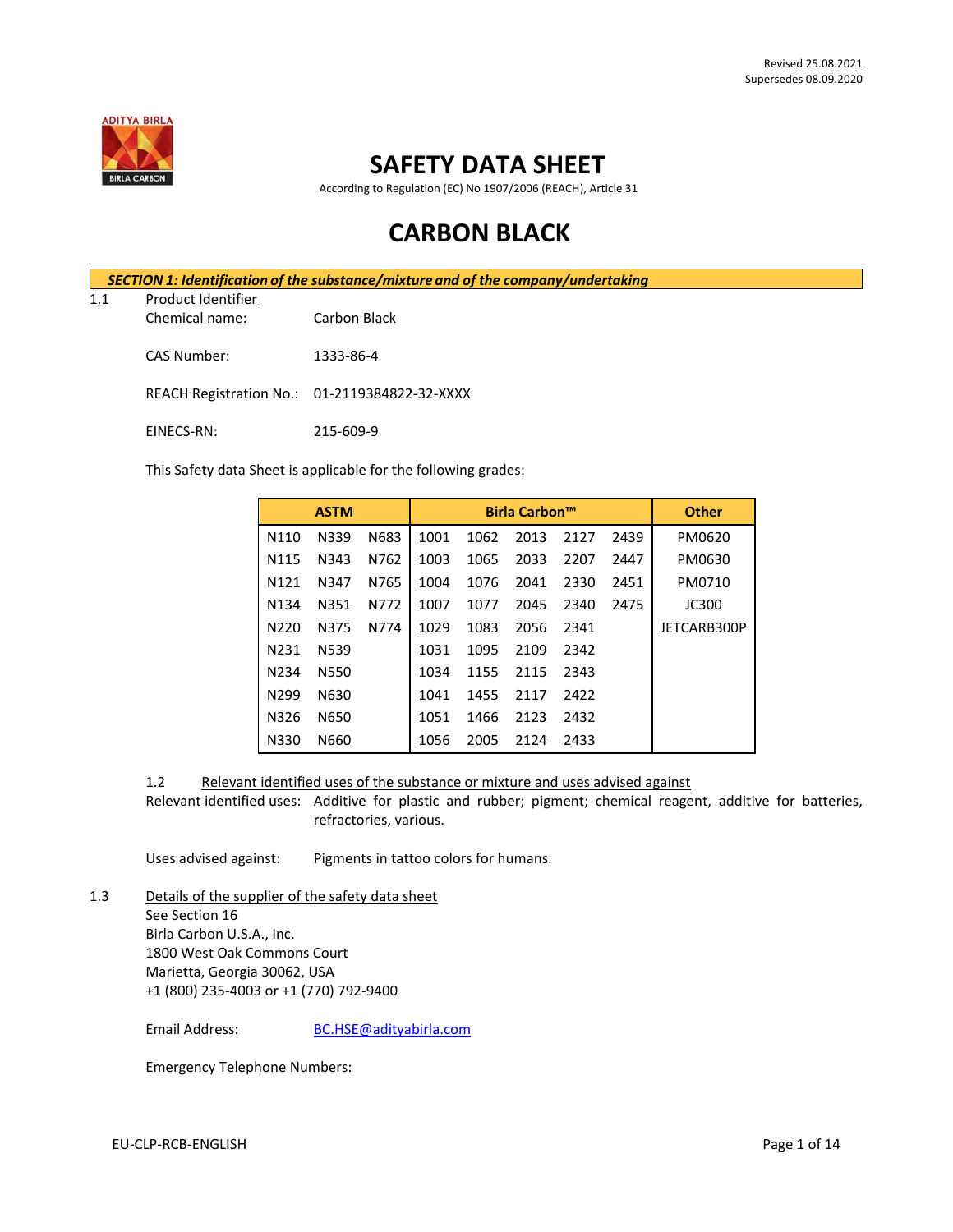|               | <b>Global Incident Response Hotline</b> |                    |                   |                     |                 |  |
|---------------|-----------------------------------------|--------------------|-------------------|---------------------|-----------------|--|
| Argentina     | +54 11 5219 8871                        | China/Asia Pacific | +86 4001 2035 72  | Americas            | +1 760 476 3961 |  |
| Australia     | +61 280 363 166                         | Korea              | +82 070 4732 5813 | Asia Pacific        | +1 760 476 3960 |  |
| <b>Brazil</b> | +55 11 4349 1907                        | Mexico             | +52 55 41696225   | Europe              | +1 760 476 3962 |  |
| Chile         | +56 44 8905208                          | Peru               | +51 1 708 5593    | Middle East/Africa  | +1 760 476 3959 |  |
| Colombia      | +57 1 344 1317                          | Thailand           | +66 2105 6177     | Non-Region Specific | +1 760 476 3971 |  |
| China         | +86 4001 2001 74                        | United Kingdom     | +0 800 680 0425   | US & Canada         | +1 866 519 4752 |  |

## *SECTION 2: Hazard(s) Identification*

| 2.1 | Classification of the substance or mixture |                                                                                             |  |  |
|-----|--------------------------------------------|---------------------------------------------------------------------------------------------|--|--|
|     |                                            | European Union: Not a hazardous substance according to Regulation (EC) No. 1272/2008 (CLP). |  |  |
| 2.2 | Label elements                             |                                                                                             |  |  |
|     | Pictogram:                                 | None                                                                                        |  |  |
|     |                                            |                                                                                             |  |  |

| Signal Word:                    | None |
|---------------------------------|------|
| Hazard Statement:               | None |
| <b>Precautionary Statement:</b> | None |

# 2.3 Other hazards

This substance is classified as hazardous as a combustible dust by the United States 2012 OSHA Hazard Communication Standard (29 CFR 1910.1200) and the Canadian Hazardous Products Regulation (HPR) 2015. The signal word, hazard statement and precautionary statements in the United States and Canada are: WARNING May form combustible dust concentrations in air. Keep away from all ignition sources including heat, sparks and flame. Prevent dust accumulations to minimize explosion hazard. Do not expose to temperatures above 300°C. Hazardous products of combustion can include carbon monoxide, carbon dioxide, oxides of sulfur, and organic products.

| Eye:        | May cause reversible mechanical irritation.                                                                                                                                     |
|-------------|---------------------------------------------------------------------------------------------------------------------------------------------------------------------------------|
| Skin:       | May cause mechanical irritation, soiling, and drying of skin. No cases of sensitization in humans<br>have been reported.                                                        |
| Inhalation: | Dust may be irritating to the respiratory tract. Provide local exhaust ventilation. See Section 8.                                                                              |
| Ingestion:  | Adverse health effects are not expected.                                                                                                                                        |
|             | Carcinogenicity: Carbon black is listed by the International Agency for Research on Cancer (IARC) as a Group 2B<br>substance (possibly carcinogenic to humans). See Section 11. |

|           | <b>SECTION 3: Composition/information on ingredients</b> |
|-----------|----------------------------------------------------------|
| Substance |                                                          |
| 3.1.1     | Carbon Black (amorphous): 100%                           |

- 3.1.2 CAS Number: 1333-86-4
- 3.1.3 EINECS-RN: 215-609-9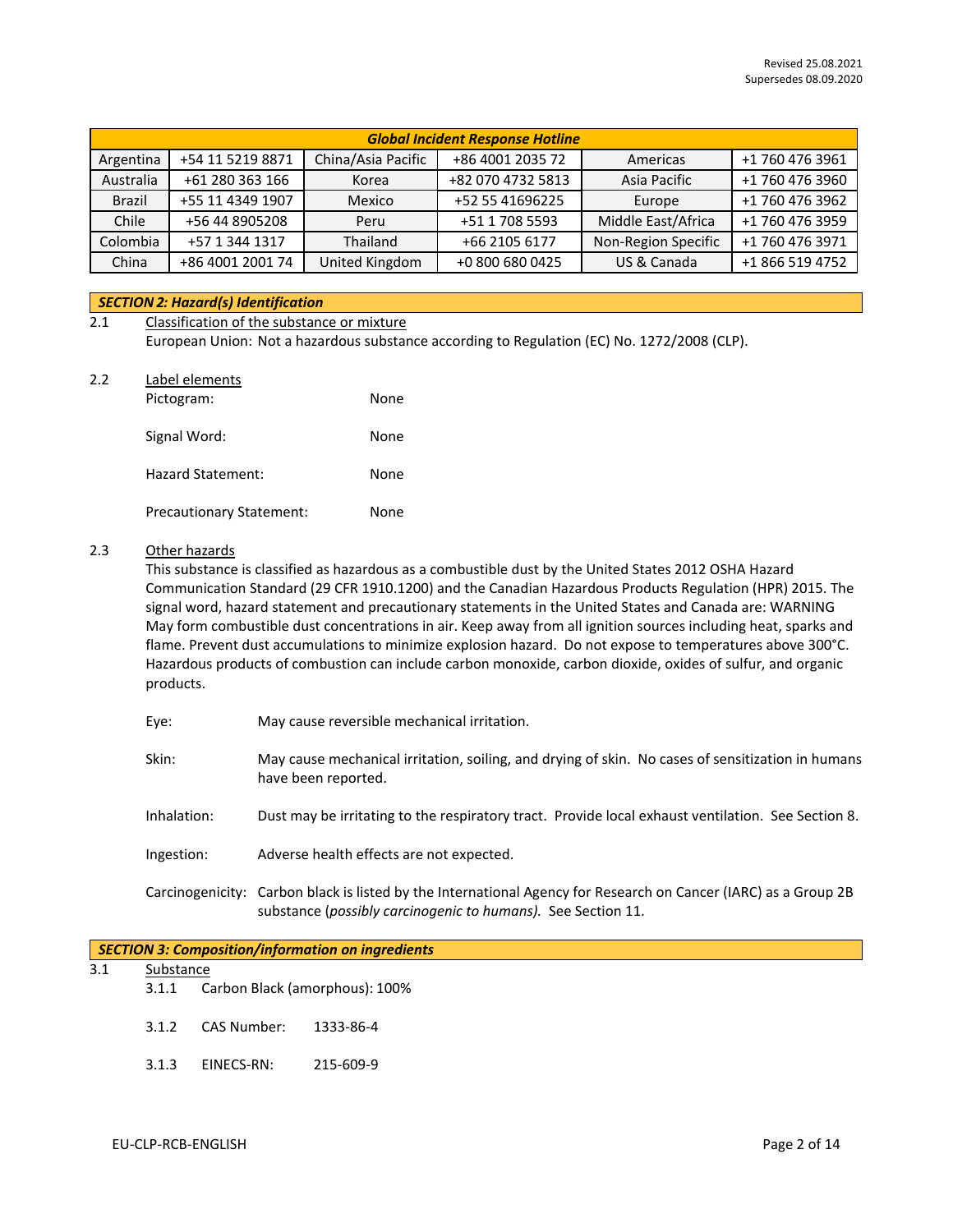|       | <b>SECTION 4: First-aid measures</b>                        |                                                                                                                                                                                                                                                                                                 |  |  |  |
|-------|-------------------------------------------------------------|-------------------------------------------------------------------------------------------------------------------------------------------------------------------------------------------------------------------------------------------------------------------------------------------------|--|--|--|
| 4.1   | Description of first-aid measures                           |                                                                                                                                                                                                                                                                                                 |  |  |  |
|       | Inhalation:                                                 | Take affected persons into fresh air. If necessary, restore normal breathing through standard<br>first aid measures.                                                                                                                                                                            |  |  |  |
|       | Skin:                                                       | Wash skin with mild soap and water. If symptoms persist, seek medical attention.                                                                                                                                                                                                                |  |  |  |
|       | Eye:                                                        | Rinse eyes thoroughly with large volumes of water keeping eyelids open. If symptoms develop,<br>seek medical attention.                                                                                                                                                                         |  |  |  |
|       | Ingestion:                                                  | Do not induce vomiting. If conscious, give several glasses of water. Never give anything by<br>mouth to an unconscious person.                                                                                                                                                                  |  |  |  |
| 4.2   |                                                             | Most important symptoms, both acute and delayed                                                                                                                                                                                                                                                 |  |  |  |
|       | Symptoms:                                                   | Irritating to the eyes and respiratory tract if exposed above the occupational exposure limits.<br>See Section 2.                                                                                                                                                                               |  |  |  |
| 4.3   |                                                             | Indication of any immediate medical attention and special treatment needed                                                                                                                                                                                                                      |  |  |  |
|       | Note to physicians:                                         | Treat symptomatically                                                                                                                                                                                                                                                                           |  |  |  |
|       |                                                             |                                                                                                                                                                                                                                                                                                 |  |  |  |
|       | <b>SECTION 5: Fire-fighting measures</b>                    |                                                                                                                                                                                                                                                                                                 |  |  |  |
| 5.1   | <b>Extinguishing media</b><br>Suitable extinguishing media: | Use foam, carbon dioxide $(CO_2)$ , dry chemical, or water fog. A fog spray is<br>recommended if water is used.                                                                                                                                                                                 |  |  |  |
|       |                                                             | Unsuitable extinguishing media:<br>Do not use high pressure media which could cause the formation of a<br>potentially explosible dust-air mixture.                                                                                                                                              |  |  |  |
| 5.2   |                                                             | Special hazards arising from the substance or mixture                                                                                                                                                                                                                                           |  |  |  |
|       |                                                             | Special hazards arising from the chemical: It may not be obvious that carbon black is burning unless the material<br>is stirred and sparks are apparent. Carbon black that has been on fire<br>should be closely observed for at least 48 hours to ensure no<br>smoldering material is present. |  |  |  |
|       |                                                             | Carbon monoxide (CO), carbon dioxide (CO <sub>2</sub> ), and oxides of sulfur.<br><b>Hazardous Combustion Products:</b>                                                                                                                                                                         |  |  |  |
| 5.3   | Advice for fire fighters                                    |                                                                                                                                                                                                                                                                                                 |  |  |  |
|       |                                                             | Special protective equipment for fire-fighters:<br>Wear full protective firefighting gear, including self-<br>contained breathing apparatus (SCBA). Wet carbon black<br>produces very slipper walking surfaces.                                                                                 |  |  |  |
|       |                                                             | <b>SECTION 6: Accidental release measures</b>                                                                                                                                                                                                                                                   |  |  |  |
| 6.1   |                                                             | Personal precautions, protective equipment and emergency procedures                                                                                                                                                                                                                             |  |  |  |
|       | Personal precautions:                                       | Wet carbon black produces slippery walking surfaces. Avoid dust formation. Wear<br>appropriate personal protective equipment and respiratory protection. See Section 8.                                                                                                                         |  |  |  |
|       | For emergency responders:                                   | Use personal protective equipment recommended in section 8.                                                                                                                                                                                                                                     |  |  |  |
| $6.2$ | <b>Environmental precautions</b>                            |                                                                                                                                                                                                                                                                                                 |  |  |  |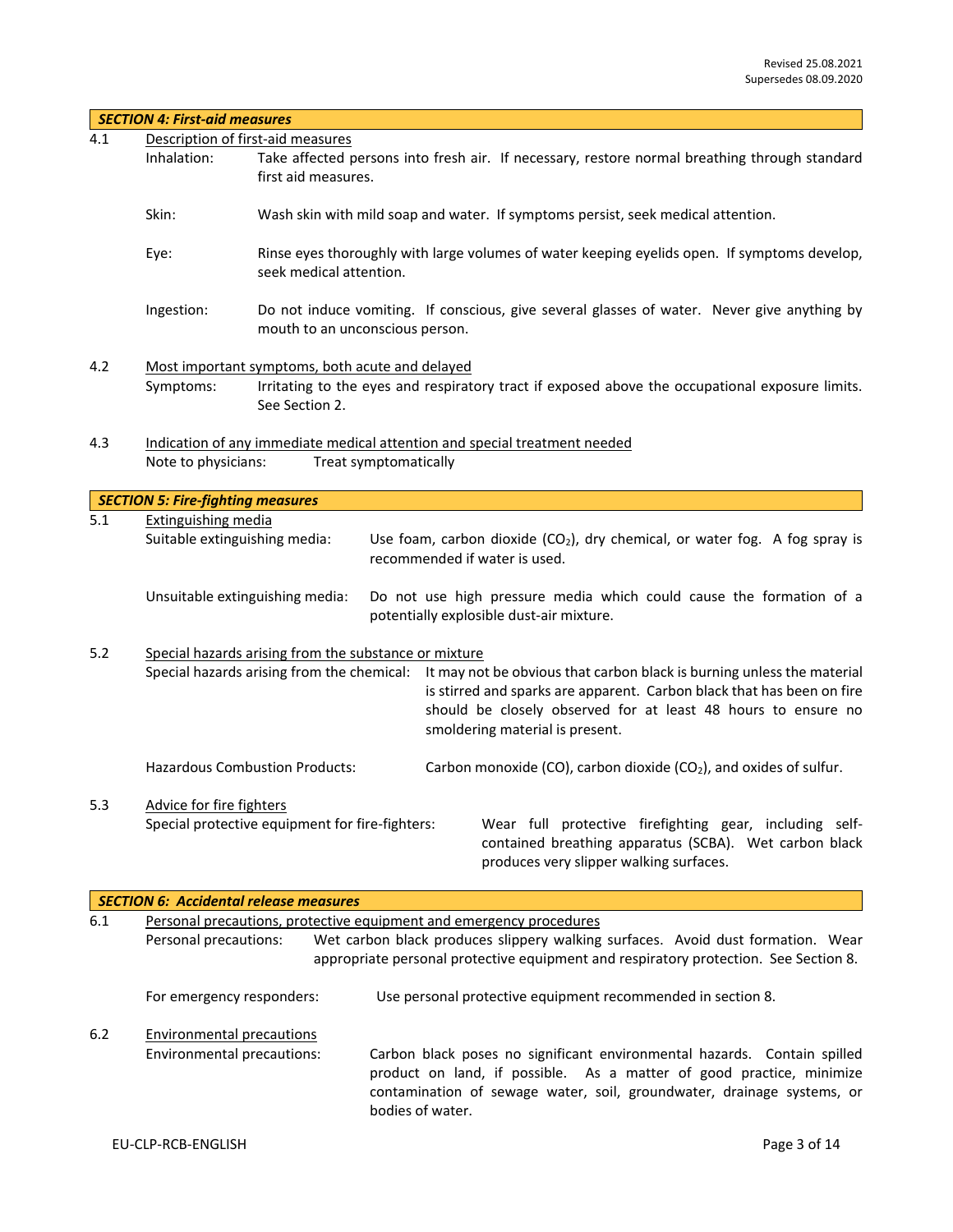6.3 Methods and materials for containment and cleaning up

|     | Methods for containment:                                    | Prevent further leakage or spillage if safe to do so.                                                                                                                                                                                                                                                                                                                                                                                                                                                                                                                                                                                                                              |
|-----|-------------------------------------------------------------|------------------------------------------------------------------------------------------------------------------------------------------------------------------------------------------------------------------------------------------------------------------------------------------------------------------------------------------------------------------------------------------------------------------------------------------------------------------------------------------------------------------------------------------------------------------------------------------------------------------------------------------------------------------------------------|
|     | Methods for cleaning up:                                    | Small spills should be vacuumed when possible.<br>Dry sweeping is not<br>recommended. A vacuum equipped with high efficiency particulate air (HEPA)<br>filtration is recommended. If necessary, light water spray will reduce dust for<br>dry sweeping. Large spills may be shoveled into containers. See Section 13.                                                                                                                                                                                                                                                                                                                                                              |
| 6.4 | Reference to other sections<br>Reference to other sections: | See section 8. See section 13.                                                                                                                                                                                                                                                                                                                                                                                                                                                                                                                                                                                                                                                     |
|     | <b>SECTION 7: Handling and storage</b>                      |                                                                                                                                                                                                                                                                                                                                                                                                                                                                                                                                                                                                                                                                                    |
| 7.1 | <b>Precautions for safe handling</b>                        | Advice on safe handling: Avoid dust formation. Do not breathe dust. Provide appropriate local exhaust to<br>minimize dust formation. Do not use compressed air.                                                                                                                                                                                                                                                                                                                                                                                                                                                                                                                    |
|     |                                                             | Take precautionary measures against static discharges. Provide adequate precautions,<br>such as electrical grounding and bonding, or inert atmospheres. Grounding of<br>equipment and conveying systems may be required under certain conditions. Safe work<br>practices include the elimination of potential ignition sources in proximity to carbon<br>black dust; good housekeeping to avoid accumulations of dust on all surfaces;<br>appropriate exhaust ventilation design and maintenance to control airborne dust levels<br>to below the applicable occupational exposure limit. If hot work is required, the<br>immediate work area must be cleared of carbon black dust. |
|     | General hygiene considerations:                             | Handle in accordance with good industrial hygiene and safety practices.                                                                                                                                                                                                                                                                                                                                                                                                                                                                                                                                                                                                            |
| 7.2 | Storage conditions:                                         | Conditions for safe storage, including any incompatibilities<br>Keep in a dry, cool, and well-ventilated location. Store away from heat, ignition sources,<br>and strong oxidizers.                                                                                                                                                                                                                                                                                                                                                                                                                                                                                                |
|     |                                                             | Carbon black is not classifiable as a Division 4.2 self-heating substance under the UN<br>test criteria. However, current UN criteria for determining if a substance is self-heating<br>is volume dependent. This classification may not be appropriate for large volume<br>storage container.                                                                                                                                                                                                                                                                                                                                                                                     |
|     |                                                             | Before entering vessels and confined spaces containing carbon black, test for adequate<br>oxygen, flammable gases and potential toxic air contaminants. Do not allow dust to<br>accumulate on surfaces.                                                                                                                                                                                                                                                                                                                                                                                                                                                                            |
|     | Incompatible materials:                                     | Strong oxidizers.                                                                                                                                                                                                                                                                                                                                                                                                                                                                                                                                                                                                                                                                  |
| 7.3 | Specific end use(s)<br><b>Risk Management Measures:</b>     | Per Article 14.4 of the REACH Regulation, no exposure scenario has been<br>developed as the substance is not hazardous.                                                                                                                                                                                                                                                                                                                                                                                                                                                                                                                                                            |
|     | <b>SECTION 8: Exposure controls/personal protection</b>     |                                                                                                                                                                                                                                                                                                                                                                                                                                                                                                                                                                                                                                                                                    |
| 8.1 | Control parameters<br>Exposure guidelines:                  | Representative occupational exposure limits currently available for carbon black (CAS<br>number: 1333-86-4). Country listing is not all inclusive.                                                                                                                                                                                                                                                                                                                                                                                                                                                                                                                                 |
|     | Country<br>Argentina                                        | Concentration, mg/m3<br>3.5, TWA                                                                                                                                                                                                                                                                                                                                                                                                                                                                                                                                                                                                                                                   |
|     | EU-CLP-RCB-ENGLISH                                          | Page 4 of 14                                                                                                                                                                                                                                                                                                                                                                                                                                                                                                                                                                                                                                                                       |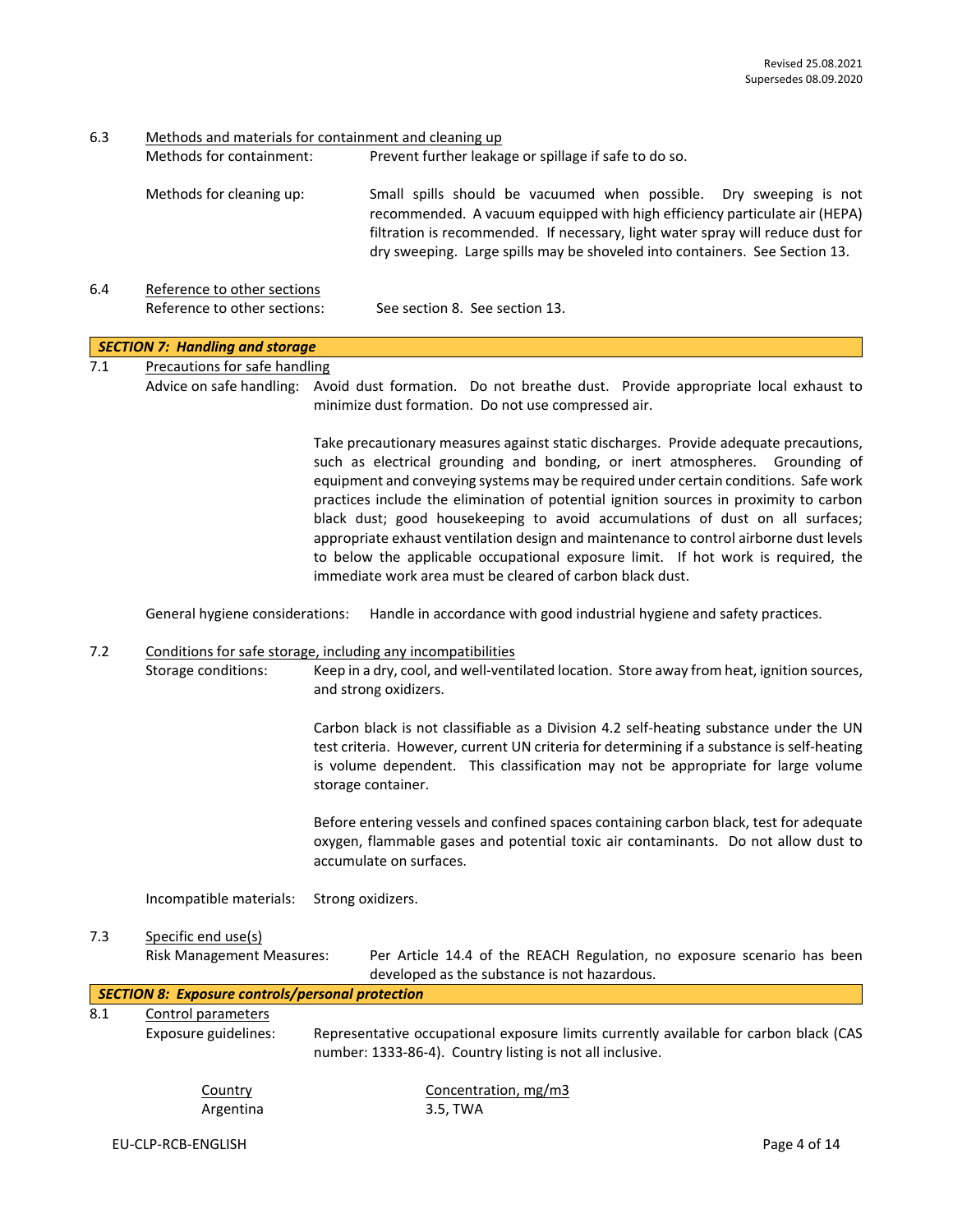| Australia            | 3.0, TWA, inhalable                                     |
|----------------------|---------------------------------------------------------|
| Belgium              | 3.6, TWA                                                |
| <b>Brazil</b>        | 3.5, TWA                                                |
| Canada (Ontario)     | 3.0 TWA, inhalable                                      |
| China                | 4.0, TWA 8.0, TWA, STEL (15 min)                        |
| Colombia             | 3.0, TWA, inhalable                                     |
| Czech Republic       | 2.0, TWA                                                |
| Egypt                | 3.5, TWA                                                |
| Finland              | 3.5, TWA; 7.0, STEL                                     |
| France - INRS        | 3.5, TWA/VME inhalable                                  |
| Germany - BeKGS527   | 0.5, TWA, respirable; 2.0, TWA, inhalable (DNEL values) |
| Hong Kong            | 3.5, TWA                                                |
| Indonesia            | 3.5, TWA/NABs                                           |
| Ireland              | 3.5, TWA; 7.0, STEL                                     |
| Italy                | 3.5, TWA, inhalable                                     |
| Japan – MHLW         | 3.0                                                     |
| Japan – SOH          | 4.0, TWA; 1.0, TWA, respirable                          |
| Korea                | 3.5, TWA                                                |
| Malaysia             | 3.5, TWA                                                |
| Mexico               | 3.5, TWA                                                |
| Russia               | 4.0, TWA                                                |
| Spain                | 3.5, TWA (VLA-ED)                                       |
| Sweden               | 3.0, TWA                                                |
| United Kingdom       | 3.5, TWA, inhalable; 7.0, STEL, inhalable               |
| EU REACH DNEL        | 2.0, TWA, inhalable; 0.5, TWA respirable                |
| <b>United States</b> | 3.5, TWA, OSHA-PEL                                      |
|                      | 3.0, TWA, ACGIH-TLV®, inhalable                         |
|                      | 3.5, TWA, NIOSH-REL                                     |

\*Please consult the current version of the standard or regulation that may apply to your operations.

| $ACGIH^*$    | American Conference of Governmental Industrial Hygienists         |
|--------------|-------------------------------------------------------------------|
| mg/m3        | milligrams per cubic meter                                        |
| <b>DNEL</b>  | Derived no-effect level                                           |
| <b>NIOSH</b> | National Institute for Occupational Safety and Health             |
| <b>OSHA</b>  | Occupational Safety and Health Administration                     |
| PEL.         | permissible exposure limit                                        |
| REL.         | recommended exposure limit                                        |
| <b>STEL</b>  | short-term exposure limit                                         |
| <b>TLV</b>   | threshold limit value                                             |
| <b>TWA</b>   | time weighted average, eight (8) hours unless otherwise specified |

Predicted No Effect Concentration: Not applicable

# 8.2 Exposure controls

Engineering controls: Use process enclosures and/or exhaust ventilation to keep airborne dust concentrations below the occupational exposure limit.

## Personal Protective Equipment (PPE)

Respiratory: Approved air purifying respirator (APR) should be used where airborne dust concentrations are expected to exceed occupational exposure limits. Use a positivepressure, air supplied respirator if there is any potential for uncontrolled release, exposure levels are not known, or in circumstances where APRs may not provide adequate protection.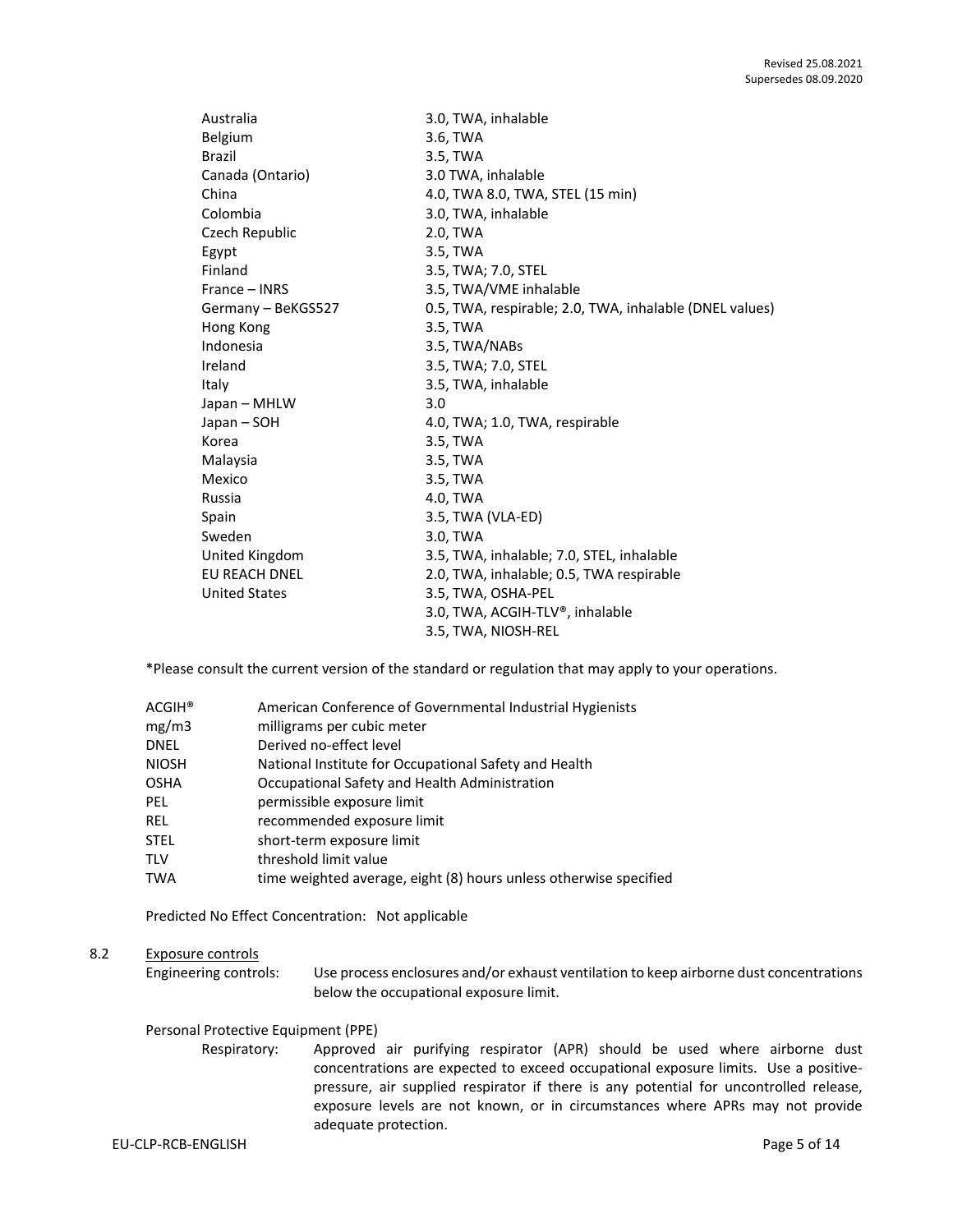When respiratory protection is required to minimize exposures to carbon black, programs should follow the requirements of the appropriate governing body for the country, province or state. Selected references to respiratory protection standards are provided below:

- OSHA 29CFR1910.134, Respiratory Protection
- CR592 Guidelines for Selection and Use of Respiratory Protective Devices (CEN)
- German/European Standard DIN/EN 143, Respiratory Protective Devices for Dusty Materials (CEN)
- Hand protection: Wear protective gloves. Use a barrier cream. Wash hands and skin with mild soap and water. Eye/face protection: Wear safety glasses or goggles.
- Skin protection: Wear general protective clothing to minimize skin contact. Wash clothing daily. Work clothes should not be taken home.
- Other: Emergency eyewash and safety showers should be in close proximity. Wash hands and face thoroughly with mild soap before eating or drinking.

Environmental exposure controls: in accordance with all local legislation and permit requirements.

|     | <b>SECTION 9: Physical and chemical properties</b>    |                                                       |
|-----|-------------------------------------------------------|-------------------------------------------------------|
| 9.1 | Information on basic physical and chemical properties |                                                       |
|     | Appearance:                                           | powder or pellet                                      |
|     | Color:                                                | black                                                 |
|     | Odor:                                                 | odorless                                              |
|     | Odor threshold:                                       | not applicable                                        |
|     | Melting point/freezing point:                         | not applicable                                        |
|     | Boiling point/range:                                  | not applicable                                        |
|     | Vapor pressure:                                       | not applicable                                        |
|     | Vapor Density:                                        | not applicable                                        |
|     | Oxidizing properties:                                 | not applicable                                        |
|     | Flash Point:                                          | not applicable                                        |
|     | Flammability:                                         | not flammable                                         |
|     | Explosive properties:                                 | Dust may form explosible mixture in air               |
|     | Explosion limits (air):                               |                                                       |
|     | Upper:                                                | not available                                         |
|     | Lower:                                                | 50 $g/m^3$ (dust)                                     |
|     | Evaporation rate:                                     | not applicable                                        |
|     | Density: (20°C):                                      | $1.7 - 1.9$ g/cm <sup>3</sup>                         |
|     | Bulk density:                                         | 1.25-40 lb/ft <sup>3</sup> , 20-640 kg/m <sup>3</sup> |
|     | Pellets:                                              | 200-680 kg/m <sup>3</sup>                             |
|     | Powder (fluffy):                                      | 20-380 kg/m <sup>3</sup>                              |
|     | Solubility (in Water):                                | insoluble                                             |
|     | pH value: (ASTM 1512):                                | 4-11 [50 g/l water, 68ºF (20ºC)]                      |
|     | Partition coefficient (n-octanol/water):              | not applicable                                        |
|     | Viscosity:                                            | not applicable                                        |
|     | Decomposition temperature:                            | not applicable                                        |
|     | Auto-ignition temperature:                            | $>140$ $\circ$ C                                      |
|     | Minimum Ignition temperature:                         | >500ºC (BAM Furnace)(VDI 2263)                        |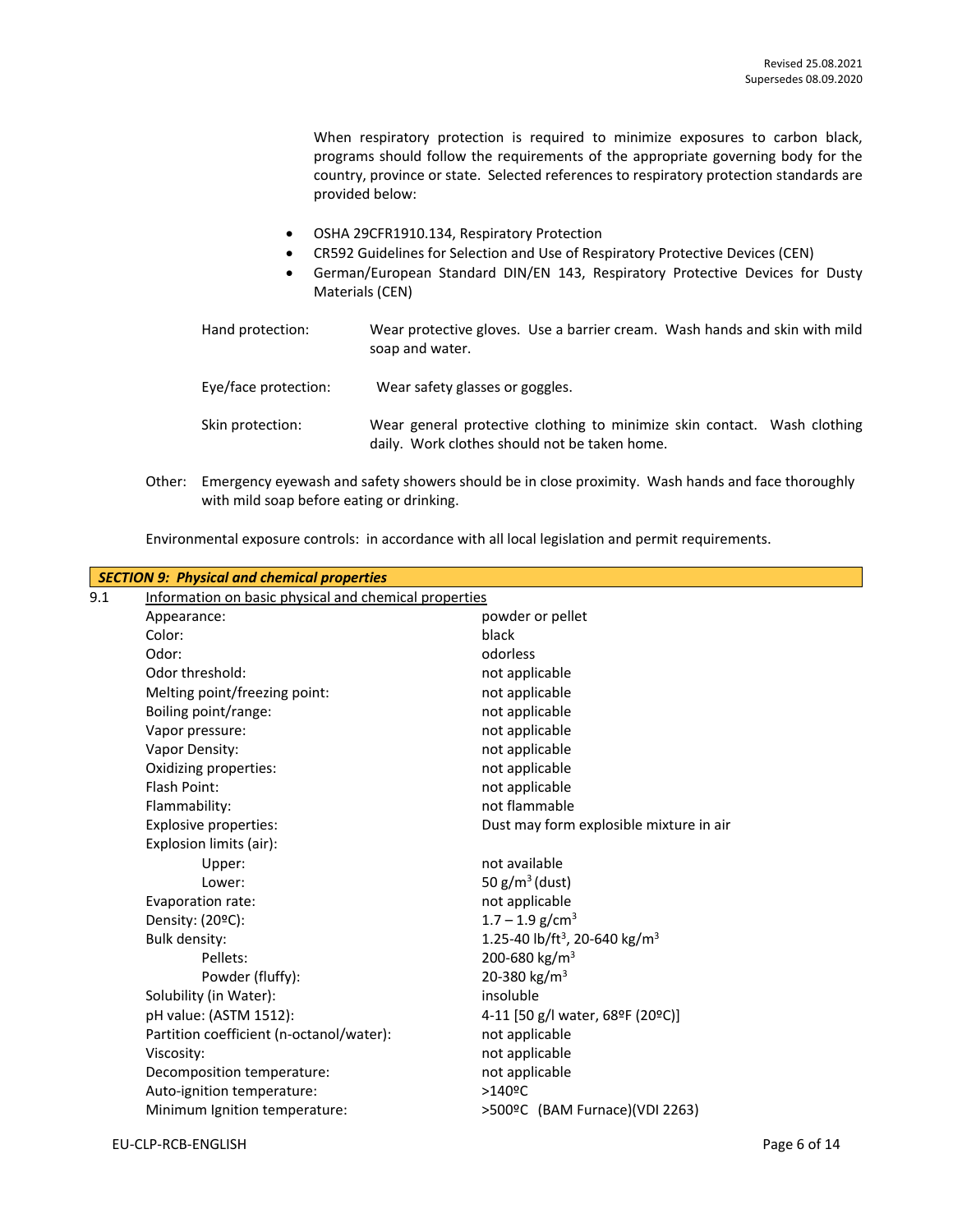|      | Minimum ignition energy:<br>Ignition energy:<br>Maximum absolute explosion pressure:<br>Maximum rate of pressure rise:<br><b>Burn Velocity:</b><br><b>Kst Value:</b><br>Dust explosion classification:<br>Decomposition temperature: | >315ºC (Godberg-Greenwald Furnace)(VDI 2263)<br>>10,000 mJ (VDI 2263)<br>not available<br>10 bar (VDI 2263)<br>30-400 bar/sec (VDI 2263 and ASTM E1226-88)<br>> 45 seconds (not classified as "highly flammable" or "easily<br>ignitable")<br>not available<br>ST <sub>1</sub><br>not applicable |
|------|--------------------------------------------------------------------------------------------------------------------------------------------------------------------------------------------------------------------------------------|--------------------------------------------------------------------------------------------------------------------------------------------------------------------------------------------------------------------------------------------------------------------------------------------------|
| 9.2  | Other information<br>Not available                                                                                                                                                                                                   |                                                                                                                                                                                                                                                                                                  |
|      | <b>SECTION 10: Stability and reactivity</b>                                                                                                                                                                                          |                                                                                                                                                                                                                                                                                                  |
| 10.1 | Reactivity<br>Reactivity:                                                                                                                                                                                                            | May react exothermically upon contact with strong oxidizers.                                                                                                                                                                                                                                     |
| 10.2 | Chemical stability<br>Stability:                                                                                                                                                                                                     | Stable under normal ambient conditions.                                                                                                                                                                                                                                                          |
|      | <b>Explosion data</b><br>Sensitivity to mechanical impact:                                                                                                                                                                           | Not sensitive to mechanical impact                                                                                                                                                                                                                                                               |
|      | Sensitivity to static discharge:                                                                                                                                                                                                     | Dust may form explosible mixture in air. Avoid dust formation. Do not create<br>a dust cloud. Take precautionary measures against static discharges. Ensure<br>all equipment is earthed/grounded before beginning transfer operation.                                                            |
| 10.3 | Possibility of hazardous reactions<br>Hazardous polymerization:                                                                                                                                                                      | Does not occur.                                                                                                                                                                                                                                                                                  |
|      | Possibility of hazardous reactions: None under normal conditions.                                                                                                                                                                    |                                                                                                                                                                                                                                                                                                  |
| 10.4 | Conditions to avoid<br>Conditions to avoid:                                                                                                                                                                                          | Avoid high temperatures >400°C (>752°F) and sources of ignition.                                                                                                                                                                                                                                 |
| 10.5 | Incompatible materials<br>Incompatible materials:                                                                                                                                                                                    | Strong oxidizers.                                                                                                                                                                                                                                                                                |
| 10.6 | Hazardous decomposition products                                                                                                                                                                                                     | Hazardous decomposition products: Carbon monoxide, carbon dioxide, organic products of combustion, oxides of<br>sulfur.                                                                                                                                                                          |
|      | <b>SECTION 11: Toxicological information</b>                                                                                                                                                                                         |                                                                                                                                                                                                                                                                                                  |
| 11.1 | Information on toxicological effects                                                                                                                                                                                                 |                                                                                                                                                                                                                                                                                                  |
|      | <b>Acute Toxicity:</b><br>Oral LD50:                                                                                                                                                                                                 | LD <sub>50</sub> (rat) > 8000 mg/kg. (Equivalent to OECD TG 401)                                                                                                                                                                                                                                 |
|      | Inhalation LD50:                                                                                                                                                                                                                     | No data available                                                                                                                                                                                                                                                                                |
|      | Dermal LD50:                                                                                                                                                                                                                         | No data available                                                                                                                                                                                                                                                                                |

Skin corrosion/irritation: Rabbit: not irritating. (Equivalent to OECD TG 404)

EU-CLP-RCB-ENGLISH Page 7 of 14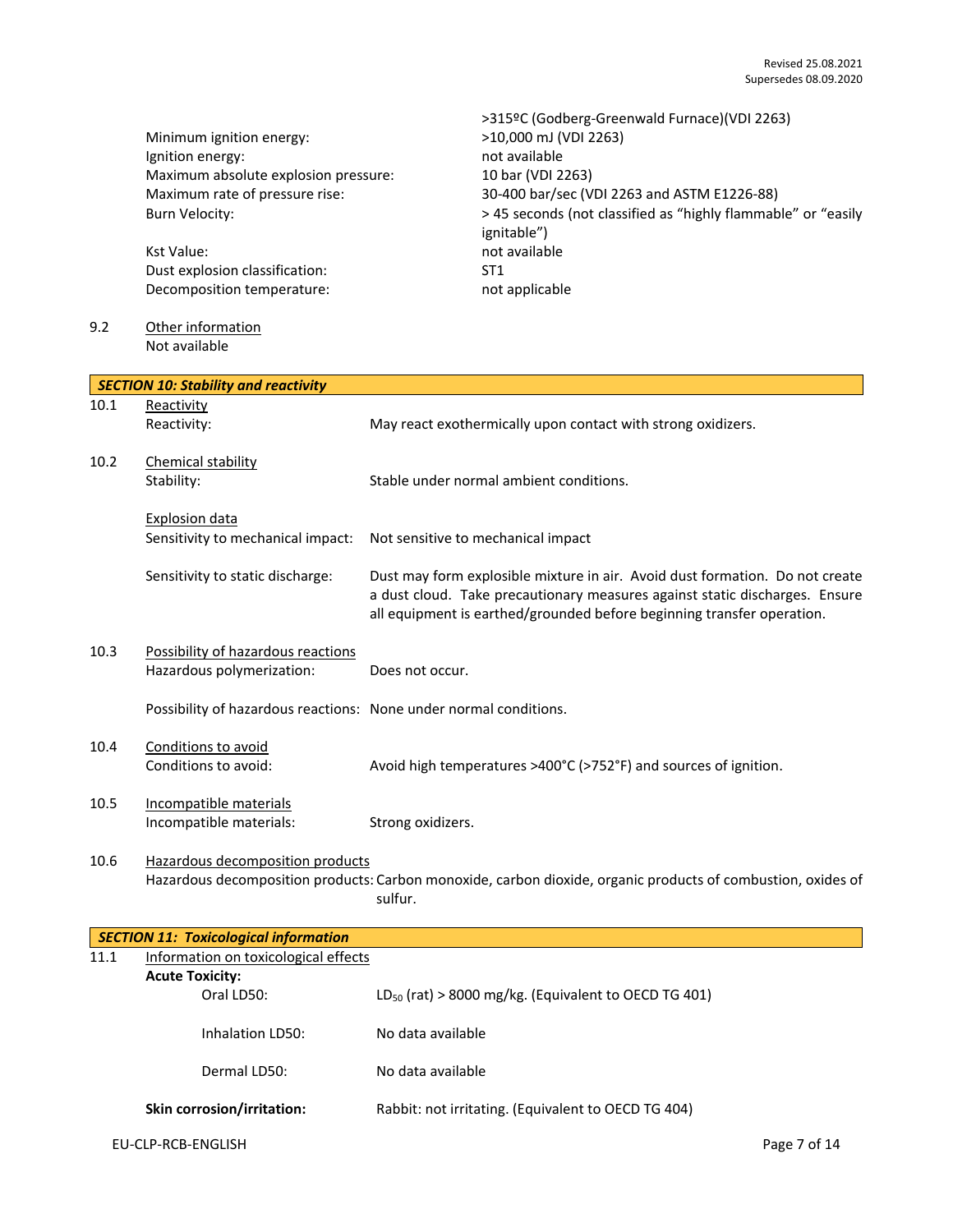|                                | Edema = $0$ (max. attainable irritation score: 4)<br>Assessment: Not irritating to skin.                                                                                                                                                                                                                                                                                                                                                                                                                                                  | Erythema = $0$ (max. attainable irritation score: 4)                                                                                                                                                                                              |  |  |  |
|--------------------------------|-------------------------------------------------------------------------------------------------------------------------------------------------------------------------------------------------------------------------------------------------------------------------------------------------------------------------------------------------------------------------------------------------------------------------------------------------------------------------------------------------------------------------------------------|---------------------------------------------------------------------------------------------------------------------------------------------------------------------------------------------------------------------------------------------------|--|--|--|
| Serious eye damage/irritation: | Rabbit: not irritating. (OECD TG 405)<br>Cornea: 0 (max. attainable irritation score: 4)<br>Iris: 0 (max. attainable irritation score: 2)<br>Chemosis: 0 (max. attainable irritation score: 4)<br>Assessment: Not irritating to the eyes.                                                                                                                                                                                                                                                                                                 | Conjunctivae: 0 (max. attainable irritation score: 3)                                                                                                                                                                                             |  |  |  |
| Sensitization:                 |                                                                                                                                                                                                                                                                                                                                                                                                                                                                                                                                           | Guinea pig skin (Buehler Test): Not sensitizing (OECD TG 406)<br>Assessment: Not sensitizing in animals.<br>No cases of sensitization in humans have been reported.                                                                               |  |  |  |
| Germ cell mutagenicity:        | In vitro: Carbon black is not suitable to be tested directly in bacterial (Ames<br>test) and other in vitro systems because of its insolubility. However, when<br>organic solvent extracts of carbon black have been tested, results showed no<br>mutagenic effects. Organic solvent extracts of carbon black can contain traces<br>of polycyclic aromatic hydrocarbons (PAHs). A study to examine the<br>bioavailability of these PAHs showed that they are very tightly bound to carbon<br>black and are not bioavailable (Borm, 2005). |                                                                                                                                                                                                                                                   |  |  |  |
|                                | In vivo: In an experimental investigation, mutational changes in the hprt ene<br>were reported in alveolar epithelial cells in the rat following inhalation<br>exposure to carbon black (Driscoll, 1997). This observation is considered to be<br>rat-specific and a consequence of "lung overload," which leads to chronic<br>inflammation and release of reactive oxygen species. This is considered to be<br>a secondary genotoxic effect and, thus, carbon black itself would not be<br>considered to be mutagenic.                   |                                                                                                                                                                                                                                                   |  |  |  |
|                                | Assessment: In vivo mutagenicity in rats occurs by mechanisms secondary to<br>a threshold effect and is a consequence of "lung overload," which leads to<br>chronic inflammation and the release of genotoxic oxygen species. This<br>mechanism is considered to be a secondary genotoxic effect and, thus, carbon<br>black itself would not be considered to be mutagenic.                                                                                                                                                               |                                                                                                                                                                                                                                                   |  |  |  |
| Carcinogenicity:               | <b>Animal toxicity</b>                                                                                                                                                                                                                                                                                                                                                                                                                                                                                                                    | Rat, oral, duration 2 years.<br>Effect: no tumors.                                                                                                                                                                                                |  |  |  |
|                                |                                                                                                                                                                                                                                                                                                                                                                                                                                                                                                                                           | Mouse, oral, duration 2 years.<br>Effect: no tumors.                                                                                                                                                                                              |  |  |  |
|                                |                                                                                                                                                                                                                                                                                                                                                                                                                                                                                                                                           | Mouse, dermal, duration 18 months.<br>Effect: no skin tumors.                                                                                                                                                                                     |  |  |  |
|                                |                                                                                                                                                                                                                                                                                                                                                                                                                                                                                                                                           | Rat, inhalation, duration 2 years.<br>Target organ: lungs.<br>Effect: inflammation, fibrosis, tumors.                                                                                                                                             |  |  |  |
|                                |                                                                                                                                                                                                                                                                                                                                                                                                                                                                                                                                           | Note: Tumors in the rat lung are considered to be related to "lung overload"<br>rather than to a specific chemical effect of carbon black itself in the lung. These<br>effects in rats have been reported in many studies on other poorly soluble |  |  |  |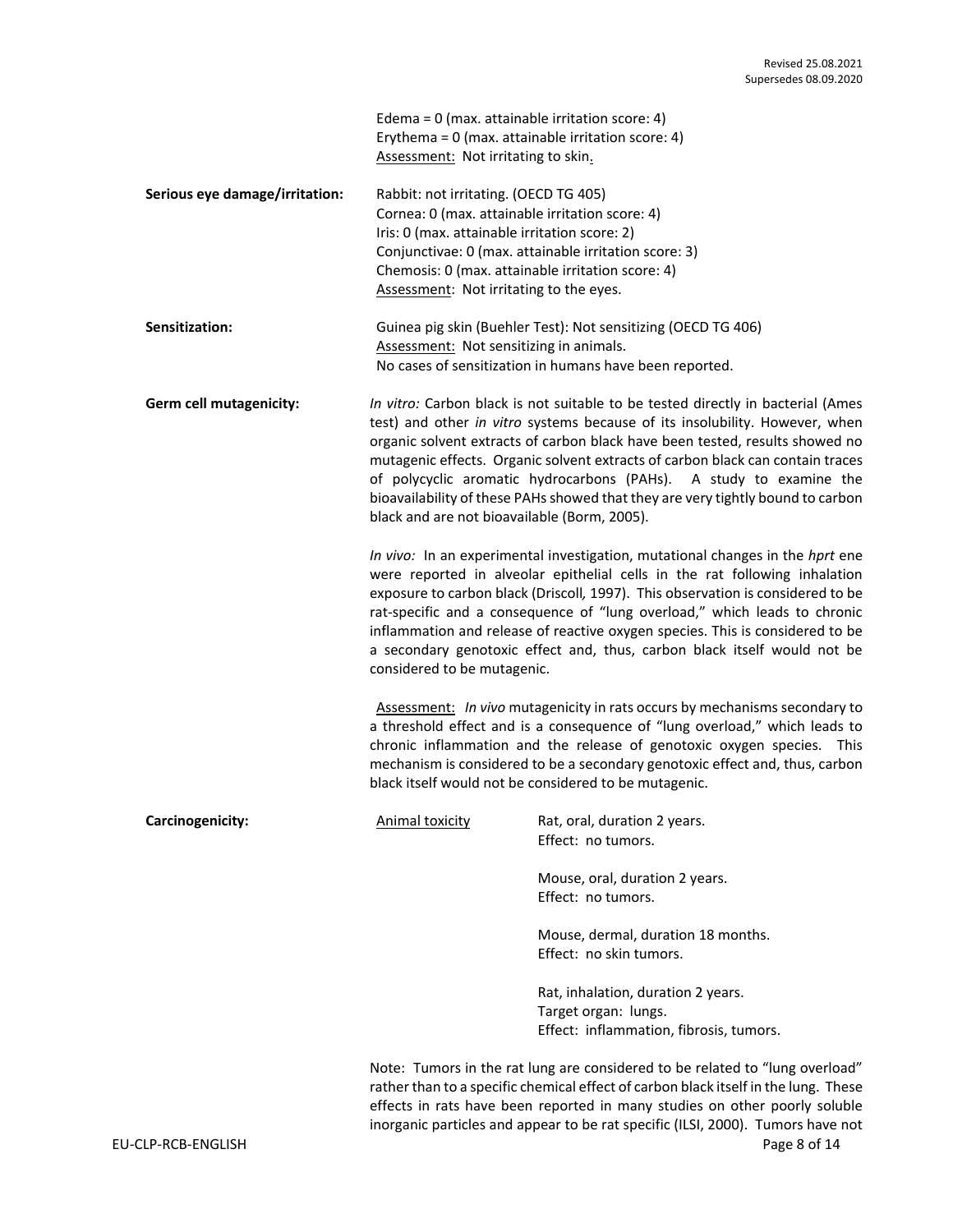been observed in other species (i.e., mouse and hamster) for carbon black or other poorly soluble particles under similar circumstances and study conditions.

#### Mortality studies (human data)

A study on carbon black production workers in the UK (Sorahan, 2001) found an increased risk of lung cancer in two of the five plants studied; however, the increase was not related to the dose of carbon black. Thus, the authors did not consider the increased risk in lung cancer to be due to carbon black exposure. A German study of carbon black workers at one plant (Morfeld, 2006; Buechte, 2006) found a similar increase in lung cancer risk but, like the Sorahan, 2001 (UK study), found no association with carbon black exposure. A large US study of 18 plants showed a reduction in lung cancer risk in carbon black production workers (Dell*,* 2006). Based upon these studies, the February 2006 Working Group at the International Agency for Research on Cancer (IARC) concluded that the human evidence for carcinogenicity was *inadequate* (IARC, 2010).

Since the IARC evaluation of carbon black, Sorahan and Harrington (2007) have re-analyzed the UK study data using an alternative exposure hypothesis and found a positive association with carbon black exposure in two of the five plants. The same exposure hypothesis was applied by Morfeld and McCunney (2009) to the German cohort; in contrast, they found no association between carbon black exposure and lung cancer risk and, thus, no support for the alternative exposure hypothesis used by Sorahan and Harrington.

Overall, as a result of these detailed investigations, no causative link between carbon black exposure and cancer risk in humans has been demonstrated.

#### IARC cancer classification

In 2006 IARC re-affirmed its 1995 finding that there is *"inadequate evidence"* from human health studies to assess whether carbon black causes cancer in humans. IARC concluded that there is *"sufficient evidence*" in experimental animal studies for the carcinogenicity of carbon black. IARC's overall evaluation is that carbon black is *"possibly carcinogenic to humans (Group 2B)".* This conclusion was based on IARC's guidelines, which generally require such a classification if one species exhibits carcinogenicity in two or more animal studies (IARC, 2010).

Solvent extracts of carbon black were used in one study of rats in which skin tumors were found after dermal application and several studies of mice in which sarcomas were found following subcutaneous injection. IARC concluded that there was *"sufficient evidence"* that carbon black extracts can cause cancer in animals (Group 2B).

#### ACGIH cancer classification

Confirmed Animal Carcinogen with Unknown Relevance to Humans (Category A3 Carcinogen).

Assessment: Applying the guidelines of self-classification under the Globally Harmonized System of Classification and Labeling of Chemicals, carbon black is not classified as a carcinogen. Lung tumors are induced in rats as a result of repeated exposure to inert, poorly soluble particles like carbon black and other poorly soluble particles. Rat tumors are a result of a secondary non-genotoxic mechanism associated with the phenomenon of lung overload. This is a species-specific mechanism that has questionable relevance for classification in humans. In support of this opinion, the CLP Guidance for Specific Target Organ Toxicity – Repeated Exposure (STOT-RE), cites lung overload under mechanisms not relevant to humans. Human health studies show that exposure to carbon black does not increase the risk of carcinogenicity.

**Reproductive and developmental toxicity:** Assessment: No effects on reproductive organs or fetal development have been reported in long-term repeated dose toxicity studies in animals.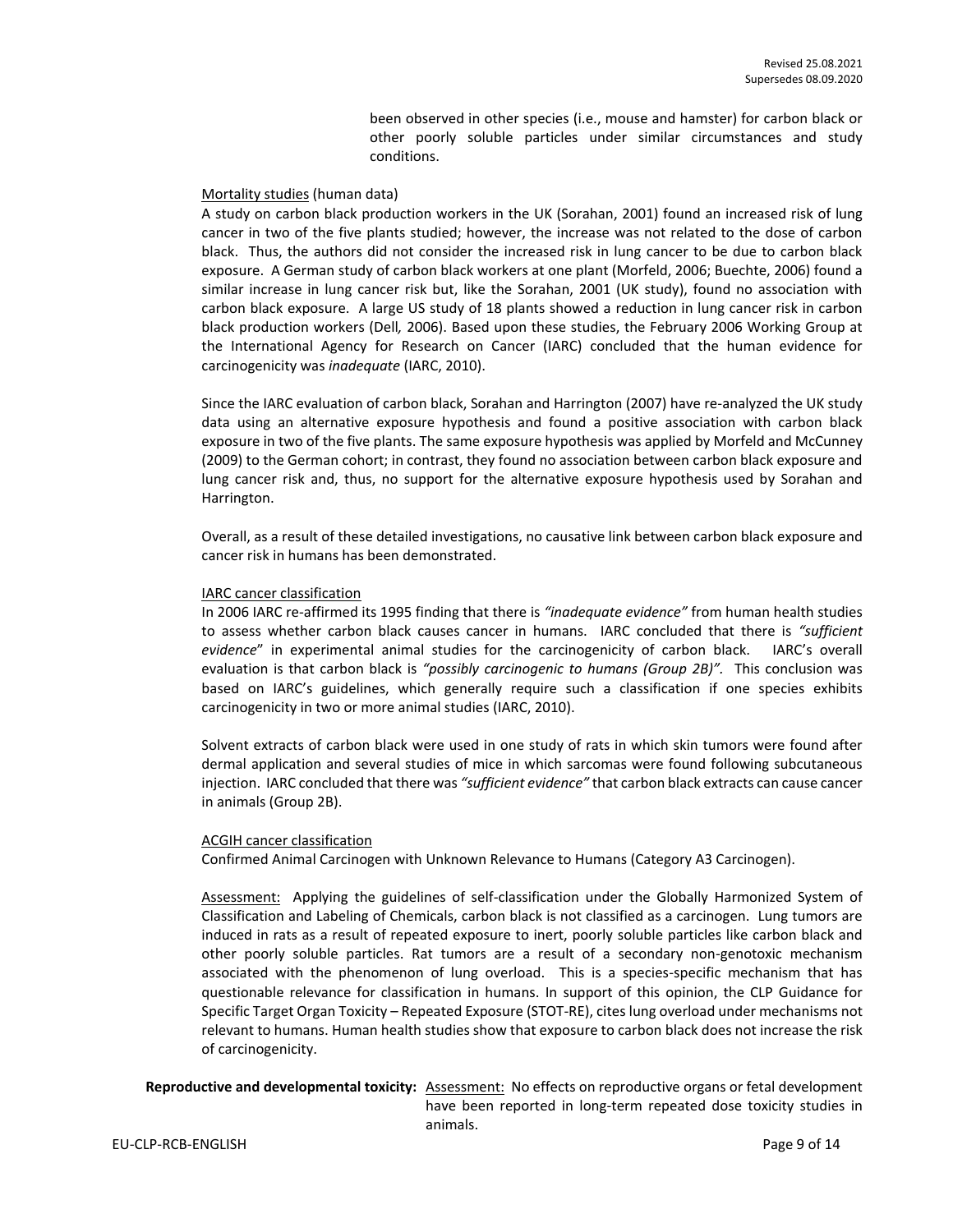**Specific target organ toxicity – single exposure (STOT-SE):** Assessment: Based on available data, specific

target organ toxicity is not expected after single oral, single inhalation, or single dermal exposure.

#### **Specific target organ toxicity – repeated exposure (STOT-RE):**

#### Animal toxicity

Repeated dose toxicity: inhalation (rat), 90 days, No Observed Adverse Effect Concentration (NOAEC) = 1.1 mg/m<sup>3</sup> (respirable)

Target organ/effects at higher doses are lung inflammation, hyperplasia, and fibrosis.

Repeated dose toxicity: oral (mouse), 2 yrs, No Observed Effect Level (NOEL) = 137 mg/kg (body wt.)

Repeated dose toxicity: oral (rat), 2 yrs, NOEL = 52 mg/kg (body wt.)

Although carbon black produces pulmonary irritation, cellular proliferation, fibrosis, and lung tumors in the rat under conditions of lung overload, there is evidence to demonstrate that this response is principally a species-specific response that is not relevant to humans.

# Morbidity studies (human data)

Results of epidemiological studies of carbon black production workers suggest that cumulative exposure to carbon black may result in small, non-clinical decrements in lung function. A U.S. respiratory morbidity study suggested a 27 ml decline in FEV<sub>1</sub> from a 1 mg/m<sup>3</sup> 8 hour TWA daily (inhalable fraction) exposure over a 40-year period (Harber, 2003). An earlier European investigation suggested that exposure to 1 mg/m<sup>3</sup> (inhalable fraction) of carbon black over a 40-year working lifetime would result in a 48 ml decline in FEV<sub>1</sub> (Gardiner, 2001). However, the estimates from both studies were only of borderline statistical significance. Normal age-related decline over a similar period of time would be approximately 1200 ml.

In the U.S. study, 9% of the highest non-smokers exposure group (in contrast to 5% of the unexposed group) reported symptoms consistent with chronic bronchitis. In the European study, methodological limitations in the administration of the questionnaire limit the conclusions that can be drawn about reported symptoms. This study, however, indicated a link between carbon black and small opacities on chest films, with negligible effects on lung function.

#### Assessment:

**Inhalation** - Applying the guidelines of self-classification under GHS, carbon black is not classified under STOT-RE for effects on the lung. Classification is not warranted on the basis of the unique response of rats resulting from "lung overload" following exposure to poorly soluble particles such as carbon black. The pattern of pulmonary effects in the rat, such as inflammation and fibrotic responses, are not observed in other rodent species, non-human primates, or humans under similar exposure conditions. Lung overload does not appear to be relevant for human health. Overall, the epidemiological evidence from well-conducted investigations has shown no causative link between carbon black exposure and the risk of non-malignant respiratory disease in humans. A STOT-RE classification for carbon black after repeated inhalation exposure is not warranted.

**Oral:** Based on available data, specific target organ toxicity is not expected after repeated oral exposure.

**Dermal:** Based on available data and the chemical-physical properties (insolubility, low absorption potential), specific target organ toxicity is not expected after repeated dermal exposure.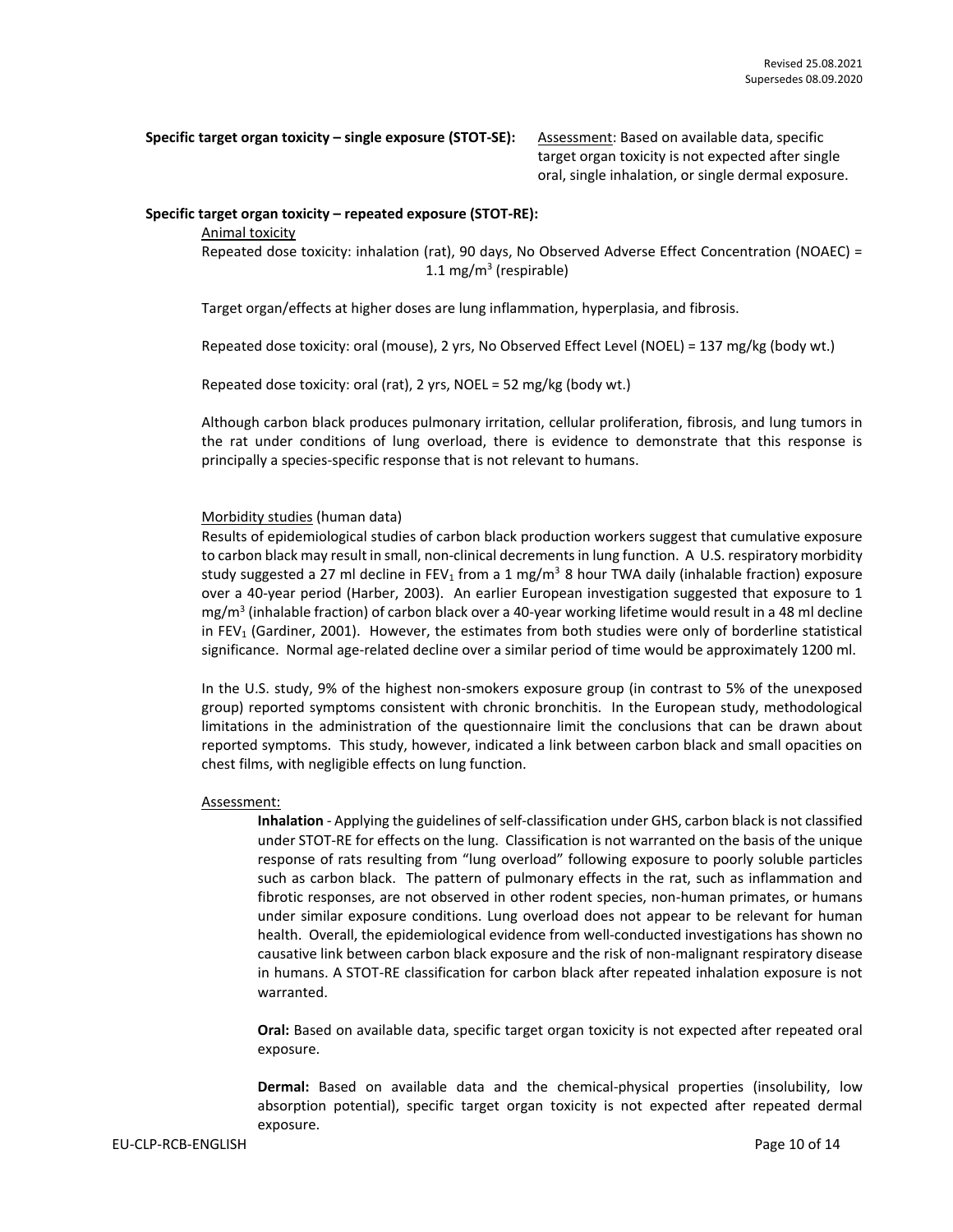Aspiration hazard: **Assessment: Based on industrial experience and the available data, no aspiration hazard** is expected.

|      | <b>SECTION 12: Ecological information</b> |                                                                                                             |
|------|-------------------------------------------|-------------------------------------------------------------------------------------------------------------|
| 12.1 | Toxicity                                  |                                                                                                             |
|      | Aquatic toxicity:                         |                                                                                                             |
|      | Acute fish toxicity:                      | LCO (96 h) 1000mg/l, Species: Brachydanio rerio (zebrafish), Method:<br>OECD Guideline 203                  |
|      | Acute invertebrate toxicity:              | EC50 (24 h) > 5600 mg/l, Species: Daphnia magna (waterflea),<br>Method: OECD Guideline 202                  |
|      | Acute algae toxicity:                     | EC50 (72 h) >10,000 mg/l, NOEC 10,000 mg/l, Species: Scenedesmus<br>subspicatus, Method: OECD Guideline 201 |
|      | Activated sludge:                         | ECO (3 h) > 400 mg/l, EC10 (3h): ca. 800 mg/l, Method: DEV L3 (TTC<br>test)                                 |
| 12.2 | Persistence and degradability             |                                                                                                             |

Not soluble in water. Expected to remain on soil surface. Not expected to degrade.

- 12.3 Bioaccumulative potential Not expected because of the physicochemical properties of the substance.
- 12.4 Mobility in soil Not expected to migrate. Insoluble.
- 12.5 Results of PBT and vPvB assessment Carbon black is not a PBT or a vPvB.
- 12.6 Other adverse effects Not available.

# *SECTION 13: Disposal considerations*

13.1 Waste treatment methods

Product disposal: Product should be disposed of in accordance with the regulations issued by the appropriate federal, provincial, state, and local authorities.

| Brazil: | Considered as a Class IIA waste – not inert.              |
|---------|-----------------------------------------------------------|
| Canada: | Not a hazardous waste under provincial regulations        |
| EU:     | EU Waste Code No. 061303 per Council Directive 75/422/EEC |
| USA:    | Not a hazardous waste under U.S. RCRA, 40 CFR 261.        |
|         |                                                           |

Container/Packaging disposal: Empty packaging must be disposed of in accordance with national and local laws.

#### *SECTION 14: Transport information*

The International Carbon Black Association organized the testing of seven ASTM reference carbon blacks according to the UN method, Self-Heating Solids. All seven reference carbon blacks were found to be "Not a self-heating substance of Division 4.2." The same carbon blacks were tested according to the UN method, Readily Combustible Solids and found to be "Not a readily combustible solid of Division 4.1;" under current UN Recommendations on the Transport of Dangerous Goods.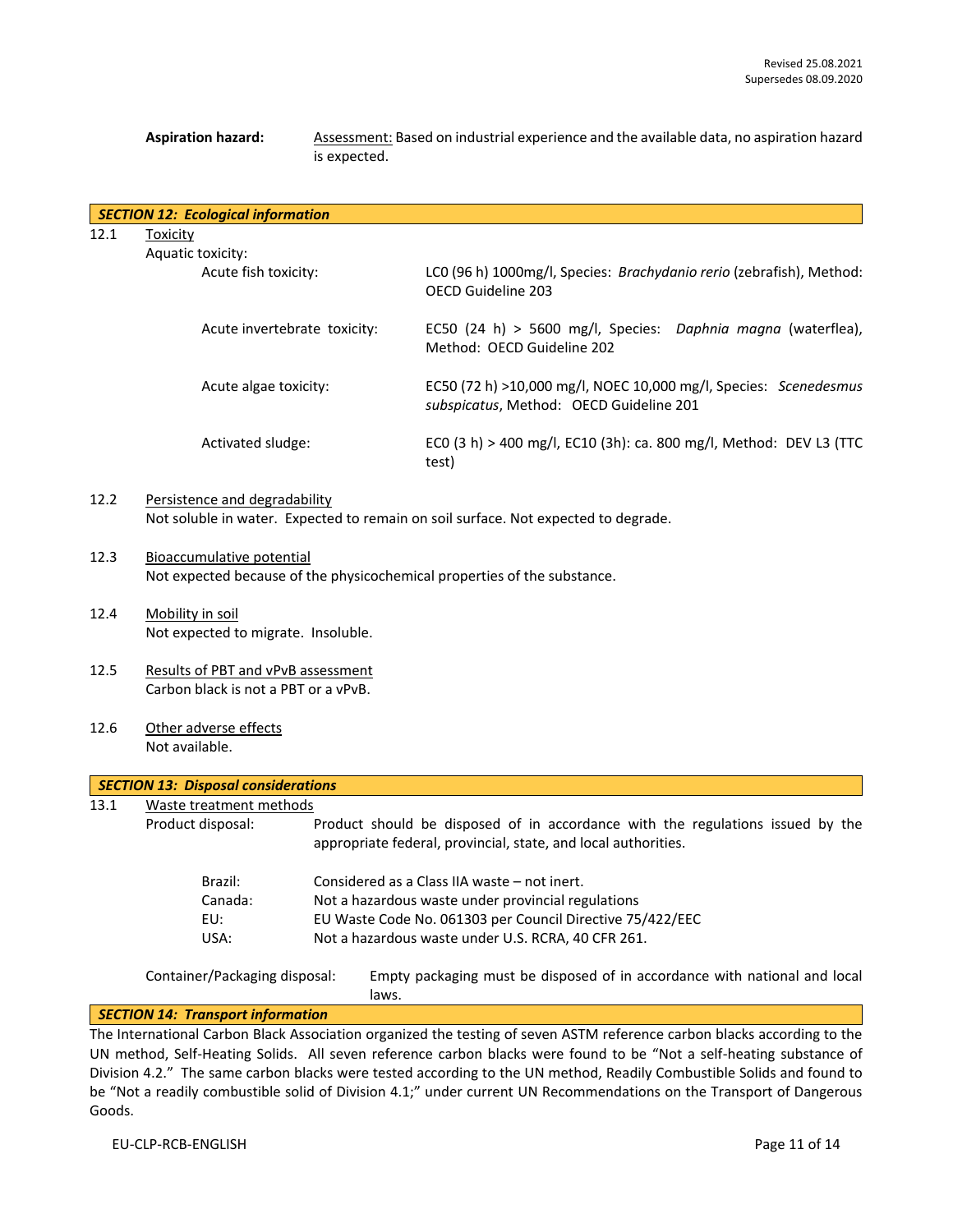The following organizations do not classify carbon black as a "hazardous cargo" if it is "carbon, non-activated, mineral origin." Birla Carbon's carbon black products meet this definition.

|                                                                                                        | <b>DOT</b>                               | <b>IMDG</b>                                                                                                                                                                                   |                                    | <b>RID</b><br><b>ADR</b>                                                                                                                                                                                                                                                               |                                  | ICAO (air)                                             | <b>IATA</b> |                                                                                                                |
|--------------------------------------------------------------------------------------------------------|------------------------------------------|-----------------------------------------------------------------------------------------------------------------------------------------------------------------------------------------------|------------------------------------|----------------------------------------------------------------------------------------------------------------------------------------------------------------------------------------------------------------------------------------------------------------------------------------|----------------------------------|--------------------------------------------------------|-------------|----------------------------------------------------------------------------------------------------------------|
|                                                                                                        | 14.1<br>14.2<br>14.3<br>14.4             | UN/ID No<br>Proper shipping name<br>Hazard class<br>Packing group                                                                                                                             |                                    | Not regulated<br>Not regulated<br>Not regulated<br>Not regulated                                                                                                                                                                                                                       |                                  |                                                        |             |                                                                                                                |
|                                                                                                        |                                          | <b>SECTION 15: Regulatory information</b>                                                                                                                                                     |                                    |                                                                                                                                                                                                                                                                                        |                                  |                                                        |             |                                                                                                                |
| 15.1<br>Safety, health and environmental regulations/legislation specific for the substance or mixture |                                          |                                                                                                                                                                                               |                                    |                                                                                                                                                                                                                                                                                        |                                  |                                                        |             |                                                                                                                |
|                                                                                                        |                                          | European Union:<br>Indication of danger:                                                                                                                                                      |                                    | Not a hazardous substance according to Regulation (EC) No 1272/2008.                                                                                                                                                                                                                   |                                  |                                                        |             |                                                                                                                |
|                                                                                                        | <b>National Regulations:</b><br>Germany: |                                                                                                                                                                                               |                                    | Water hazard class (WGK): nwg (not water endangering)<br>WGK Number: 1742                                                                                                                                                                                                              |                                  |                                                        |             |                                                                                                                |
|                                                                                                        |                                          | Switzerland:                                                                                                                                                                                  |                                    | Swiss Poison Class: tested and found to be not toxic. G-8938.                                                                                                                                                                                                                          |                                  |                                                        |             |                                                                                                                |
|                                                                                                        |                                          | International Inventories:                                                                                                                                                                    |                                    | Carbon black, CAS number 1333-86-4, appears on the following inventories:                                                                                                                                                                                                              |                                  |                                                        |             |                                                                                                                |
| 15.2                                                                                                   |                                          | Australia:<br>Canada:<br>China:<br>Europe (EU):<br>Japan:<br>Korea:<br>Philippines:<br>Taiwan:<br>New Zealand:<br>USA:<br><b>Chemical Safety Assessment</b><br>EU Chemical Safety Assessment: |                                    | <b>AICS</b><br><b>DSL</b><br><b>IECSC</b><br>EINECS (EINECS-RN: 215-609-9)<br><b>ENCS</b><br>KECI<br><b>PICCS</b><br><b>TCSI</b><br><b>NZIOC</b><br><b>TSCA</b><br>Per Article 144.1 of the REACH Regulation, a Chemical Safety Assessment has<br>been carried out for this substance. |                                  |                                                        |             |                                                                                                                |
|                                                                                                        |                                          | <b>EU Exposure Scenarios:</b>                                                                                                                                                                 |                                    | Per Article 14.4 of the REACH Regulation, no exposure scenario has been<br>developed, as the substance is not hazardous.                                                                                                                                                               |                                  |                                                        |             |                                                                                                                |
|                                                                                                        |                                          | <b>SECTION 16: Other Information</b>                                                                                                                                                          |                                    |                                                                                                                                                                                                                                                                                        |                                  |                                                        |             |                                                                                                                |
|                                                                                                        | Contact Information                      |                                                                                                                                                                                               |                                    |                                                                                                                                                                                                                                                                                        |                                  |                                                        |             |                                                                                                                |
|                                                                                                        | Birla Carbon U.S.A., Inc.                | 370 Columbian Chemicals Lane<br>Franklin, LA 70538-1149, U.S.A.<br>Telephone +1 337 836 5641                                                                                                  | Cubatão SP Brazil<br>CEP 11573-904 | Birla Carbon Brasil Ltda.<br>Estrada Renê Fonseca S/N<br>PABX Operator +55 13 3362 7100                                                                                                                                                                                                | El-Nahda Road<br>+20 3 47 70 102 | Birla Carbon Egypt S.A.E.<br>Amreya, Alexandria, Egypt |             | Birla Carbon China (Weifang)<br>Co., Ltd.<br>Binhai Economic Development<br>Zone<br>Weifang, Shandong, 262737, |

Telephone +86 (0536) 530 5978

PRC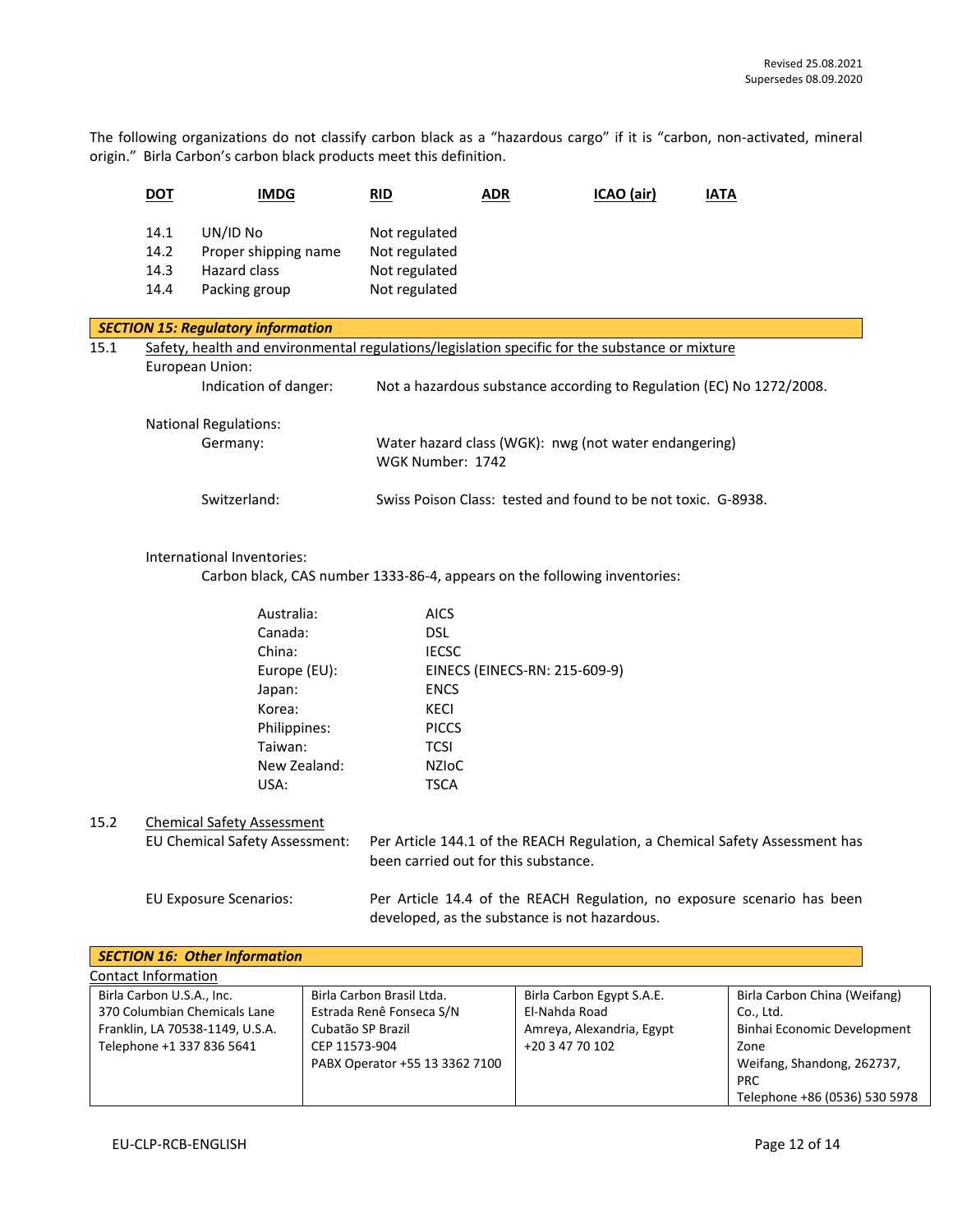| Birla Carbon U.S.A., Inc.      | Birla Carbon Italy S.R.L.        | Birla Carbon India Private Limited | Birla Carbon China (Jining) Co.  |
|--------------------------------|----------------------------------|------------------------------------|----------------------------------|
| 3500 South Road S              | Via S Cassiano, 140              | K-16, Phase II, SIPCOT Industrial  | Ltd.                             |
| Ulysses, KS 67880-8103, U.S.A. | I - 28069 San Martino di Trecate | Complex                            | No. 6, Chenguang Road, Jibei     |
|                                |                                  | Gummidipoondi - 601201             |                                  |
| Telephone +1 620 356 3151      | (NO) Italy                       |                                    | High-Tech Industry Park Zone     |
|                                | Telephone +39 0321 7981          | Dist: Thiruvallur, Tamil Nadu      | Jining City, Shandong Province   |
|                                |                                  | India                              | The People's Republic of China,  |
|                                |                                  | +91 44 279 893 01                  | 272000                           |
|                                |                                  |                                    | Telephone +86 (0537) 677 9018    |
| Birla Carbon Canada Ltd.       | Birla Carbon Hungary Ltd.        | Birla Carbon India Private Limited | Birla Carbon Korea Co., Ltd.     |
| 755 Parkdale Ave. North        | H - 3581 Tiszaújváros            | Village Lohop, Patalganga,         | #1-3, Ulha-Dong                  |
| P.O. Box 3398, Station C       | P.O.B. 61, Hungary               | Taluka: Khalapur                   | Yeosu city, cheonnam 555-290,    |
| Hamilton, Ontario L8H 7M2      | Telephone +36 49 544 000         | Dist.: Raigad 410207               | Korea                            |
| Canada                         |                                  | Maharashtra, India                 | Telephone 82-61-688-3330         |
| Telephone +1 905 544 3343      |                                  | +91 22 2192 250133                 |                                  |
| Birla Carbon Brasil Ltda.      | Birla Carbon Spain, S.L.U.       | Birla Carbon India Private Limited | Birla Carbon Thailand Public Co. |
| Via Frontal km, 1, S/N. Polo   | Carretera Gajano-Pontejos        | Murdhwa Industrial Area            | Ltd.                             |
| Petroquimico                   | 39792 Gajano, Cantabria          | P.O. Renukook, Dist: Sonebhadra    | 44 M.1, T. Posa, A. Muang        |
| Camaçari Bahia Brazil          | Apartado 283, Santander, Spain   | U.P. Pin $-231$ 217                | Angthong 14000                   |
| CEP 42.810-320                 | Telephone +34 942 503030         | India                              | +66 35 672 150-4                 |
| Telephone +55 71 3616 1100     |                                  | +91 5446 252 387/88/89/90/91       |                                  |

# References:

Borm, P.J.A., Cakmak, G., Jermann, E., Weishaupt C., Kempers, P., van Schooten,FJ., Oberdorster, G., Schins, RP. (2005) Formation of PAH-DNA adducts after in-vivo and vitro exposure of rats and lung cell to different commercial carbon blacks. Tox.Appl. Pharm. 1:205(2):157-67.

Buechte, S, Morfeld, P, Wellmann, J, Bolm-Audorff, U, McCunney, R, Piekarski, C. (2006) Lung cancer mortality and carbon black exposure – A nested case-control study at a German carbon black production plant. J.Occup. Env.Med. 12: 1242-1252.

Dell, L, Mundt, K, Luipold, R, Nunes, A, Cohen, L, Heidenreich, M, Bachand, A. (2006) A cohort mortality study of employees in the United States carbon black industry. J.Occup. Env. Med. 48(12): 1219-1229.

Driscoll KE, Deyo LC, Carter JM, Howard BW, Hassenbein DG and Bertram TA (1997) Effects of particle exposure and particle-elicited inflammatory cells on mutation in rat alveolar epithelial cells. Carcinogenesis 18(2) 423- 430.

Gardiner K, van Tongeren M, Harrington M. (2001) Respiratory health effects from exposure to carbon black: Results of the phase 2 and 3 cross sectional studies in the European carbon black manufacturing industry. Occup. Env. Med. 58: 496-503.

Harber P, Muranko H, Solis S, Torossian A, Merz B. (2003) Effect of carbon black exposure on respiratory function and symptoms. J. Occup. Env. Med. 45: 144-55.

ILSI Risk Science Institute Workshop: The Relevance of the Rat Lung Response to Particle to Particle Overload for Human Risk Assessment. Inh. Toxicol. 12:1-17 (2000).

International Agency for Research on Cancer: IARC Monographs on the Evaluation of Carcinogenic Risks to Humans (2010), Vol. 93, February 1-14, 2006, Carbon Black, Titanium Dioxide, and Talc. Lyon, France.